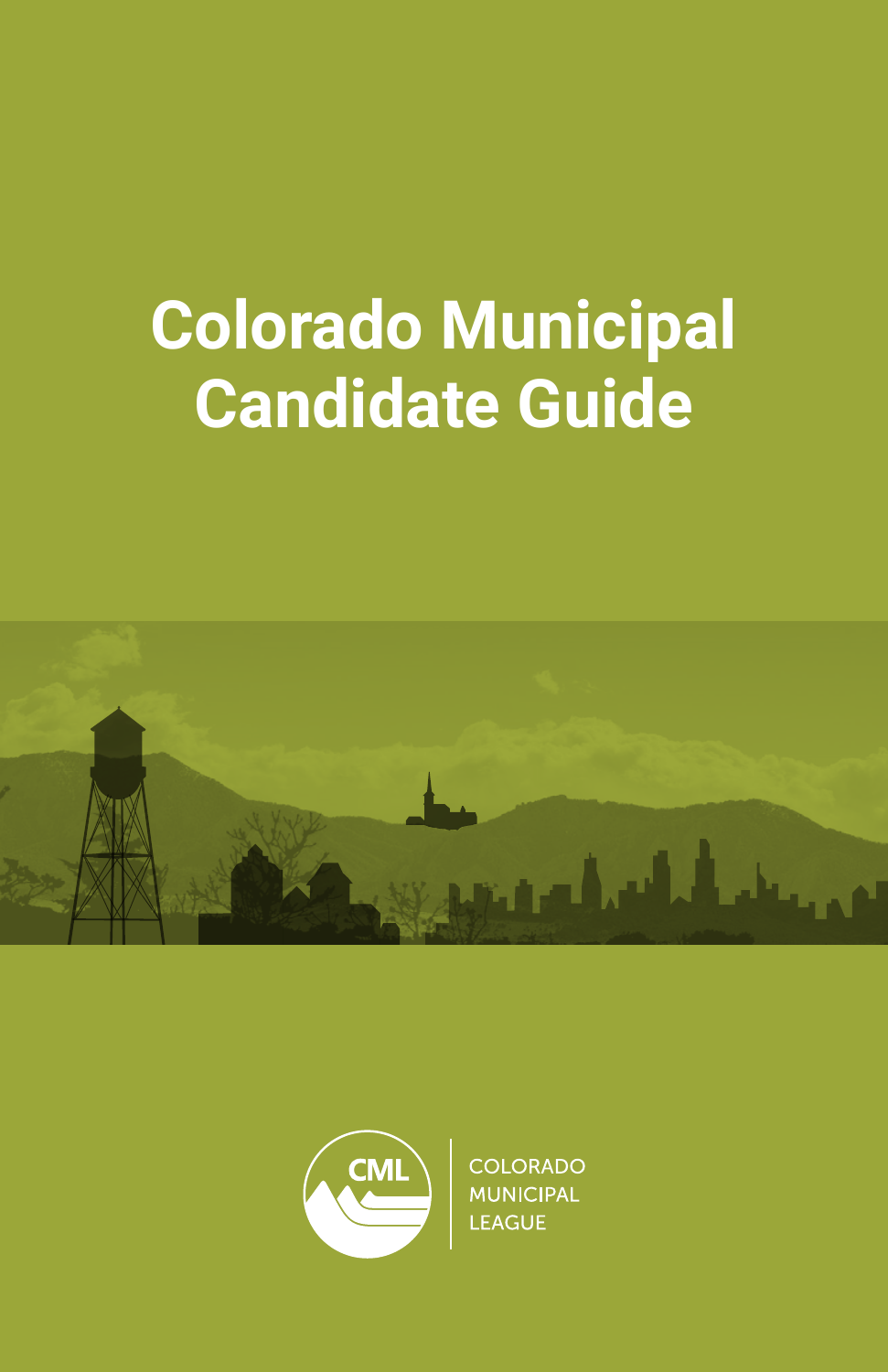people choose to run for public office. There are countless reasons why

There<br>people changes<br>As an exportunity<br>fut As an elected official, you have the<br>
rtunity to make important contribut<br>
toward shaping the<br>
future of your community. opportunity to make important contributions toward shaping the future of your community.



COLORADO LEAGUI

The *Colorado Municipal Candidate Guide* has been prepared by the Colorado Municipal League as a guide for prospective candidates who are seeking useful information on municipal government. The guide includes tips on how to be an effective municipal official, as well as an overview of how municipal government works.

Published in 2019 by the Colorado Municipal League.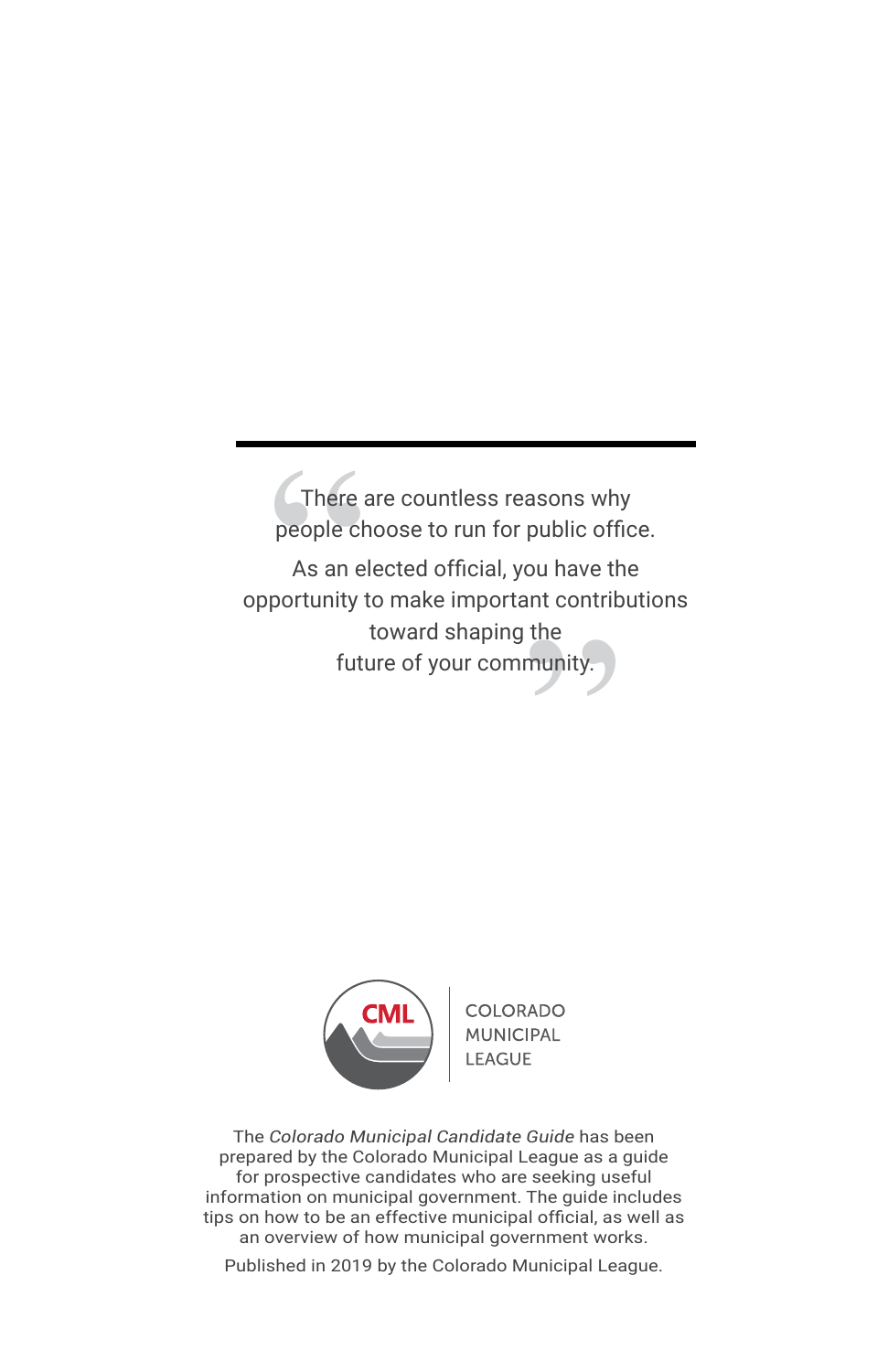# **Becoming a municipal official**

Serving as an effective municipal elected official requires dedication, knowledge, and a substantial time commitment. There are countless reasons why people choose to run for public office. Whatever your reason may be, as a member of the municipal governing body, you have the opportunity to make important contributions toward shaping the future of your community. For this reason, becoming a municipal elected official can be one of the most rewarding experiences of your life.

Whether you are still undecided about your candidacy — or you have already made the decision to run for a municipal elected office, the information in this guide can help you. What follows is general information on what it takes to be an effective member of a governing body, a synopsis of municipal government in

Colorado, and information about the Colorado Municipal League. Material contained in this brochure should not be viewed as a substitute for legal advice or specific information applicable to your community. If you are serious about your candidacy, you should consider other, more detailed information sources available to you, including:

- attending city council or board of trustee meetings;
- examining your charter, if your municipality is home rule;
- checking the Colorado Revised Statutes;
- reviewing municipal; ordinances; and
- for elections, asking the municipal clerk for additional information, consulting your own attorney, or otherwise making yourself familiar with the requirements of the election laws.

For the<br>
munic<br>
be one<br>
exp municipal elected official can For this reason, becoming a Tortins reason, becoming a<br>municipal elected official can<br>be one of the most rewarding<br>experiences of your life. experiences of your life.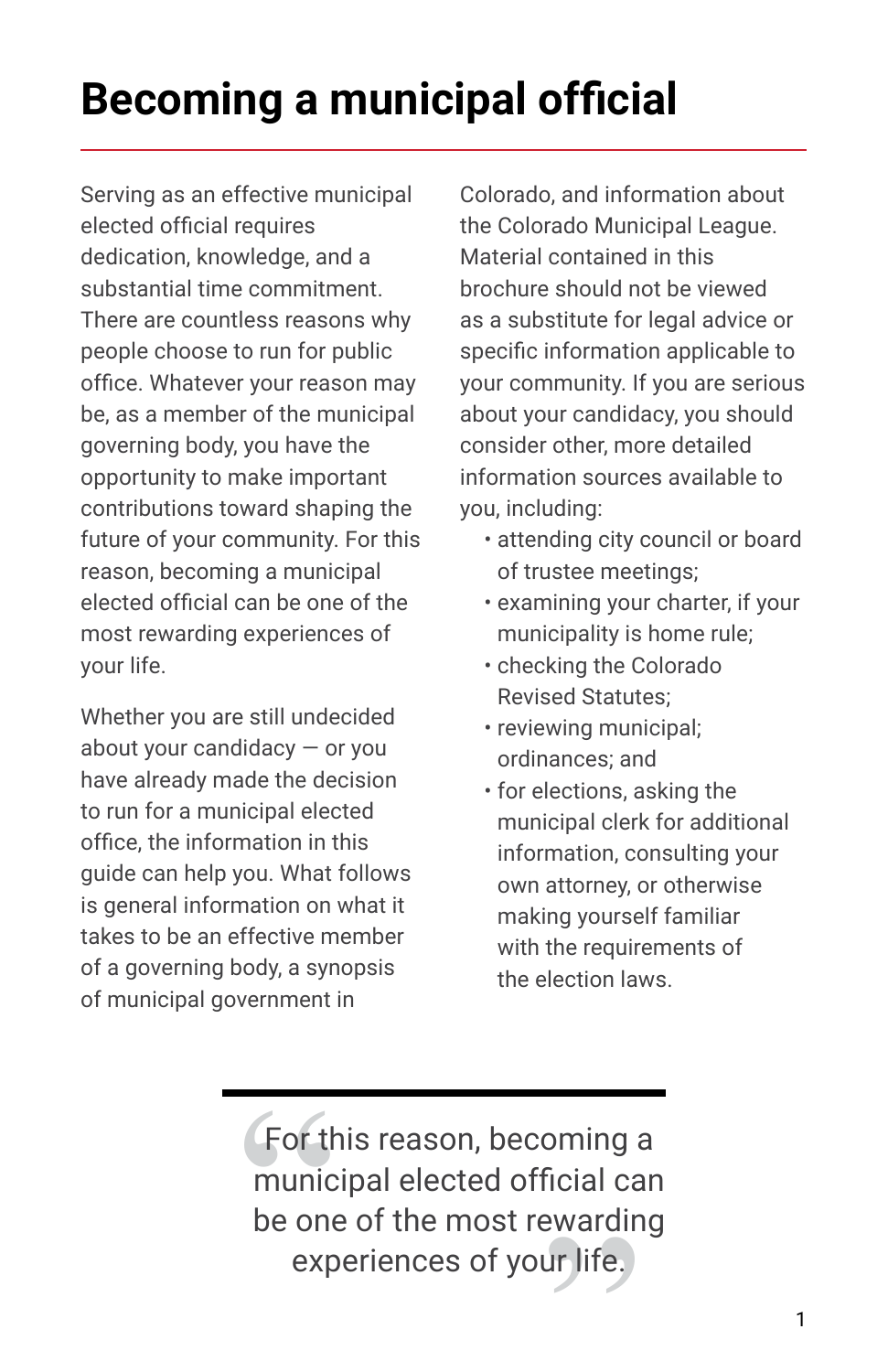# **Qualifications for municipal office**

At a minimum, successful elected officials must devote a significant amount of time and energy to fulfill a position that answers directly to citizens. Some desirable leadership attributes include:

- a general understanding of municipal government;
- willingness to learn about a wide range of topics;
- integrity;
- consistency;
- confidence;
- dedication to the interests of citizens and the community as a whole;
- strong communication and team-building skills, including being a good listener;
- openness to the thoughts and ideas of others;
- being approachable and accessible; and
- a willingness to work cooperatively with others.

### **Mayors, councils, boards of trustees, and presiding officers**

The mayor and city council or town board of trustees collectively serve as the governing body for a municipality and normally possess all legislative powers granted by state law. The positions of both councilmember and trustee have been compared to those of the members of state legislatures and U.S. Congress. All of these positions require elected officials to represent their constituents, make policy decisions, budget for the execution of policies, and ensure that their policies are carried out. Unlike their counterparts in state and federal offices, municipal officials are in direct contact with the people they serve on an ongoing basis.

Unlike<br>
and<br>
offi<br>
with Unlike their counterparts in state and federal offices, municipal munici<br>:t conta<br>y serve<br>asis. officials are in direct contact with the people they serve on an ongoing basis.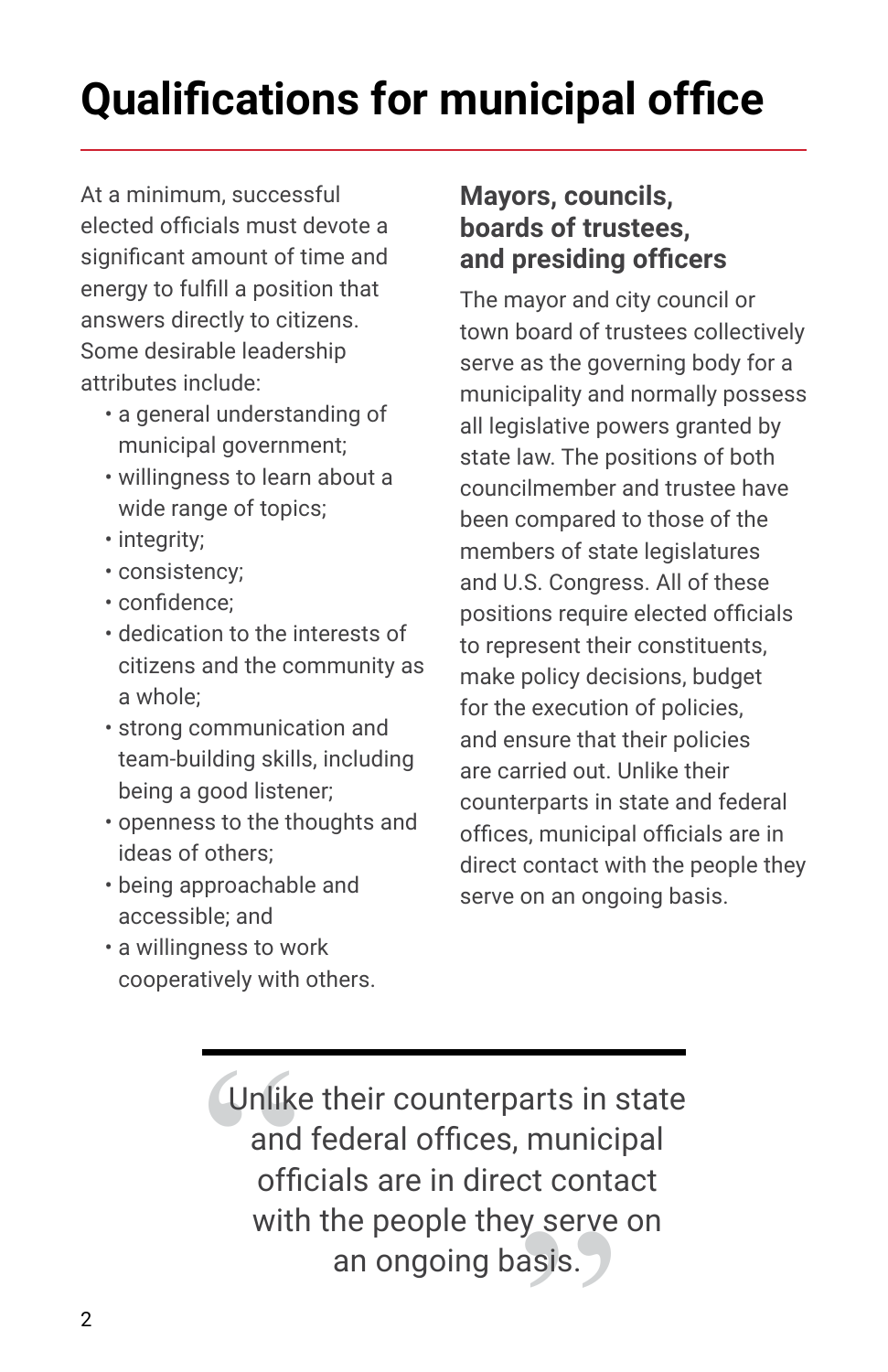

### **An elected official wears many hats**

To meet the responsibilities of being a municipal elected official, candidates should consider the number of disciplines involved in becoming an effective mayor, councilmember, or trustee. Municipal elected officials share the following job titles as part of their responsibility:

- legislator;
- decision-maker;
- financier;
- employer of municipal staff;
- constructive critic;
- intergovernmental participant;
- public relations representative; and
- facilitator.

# **Are you eligible?**

To run for office in a statutory municipality in Colorado, you must:

- be a citizen of the United States;
- be registered to vote;
- be at least 18 years old on the date of the election; and
- have resided in your city or town for at least 12 consecutive months prior to the election.

In home rule municipalities, check with your municipal clerk on whether additional or different requirements apply.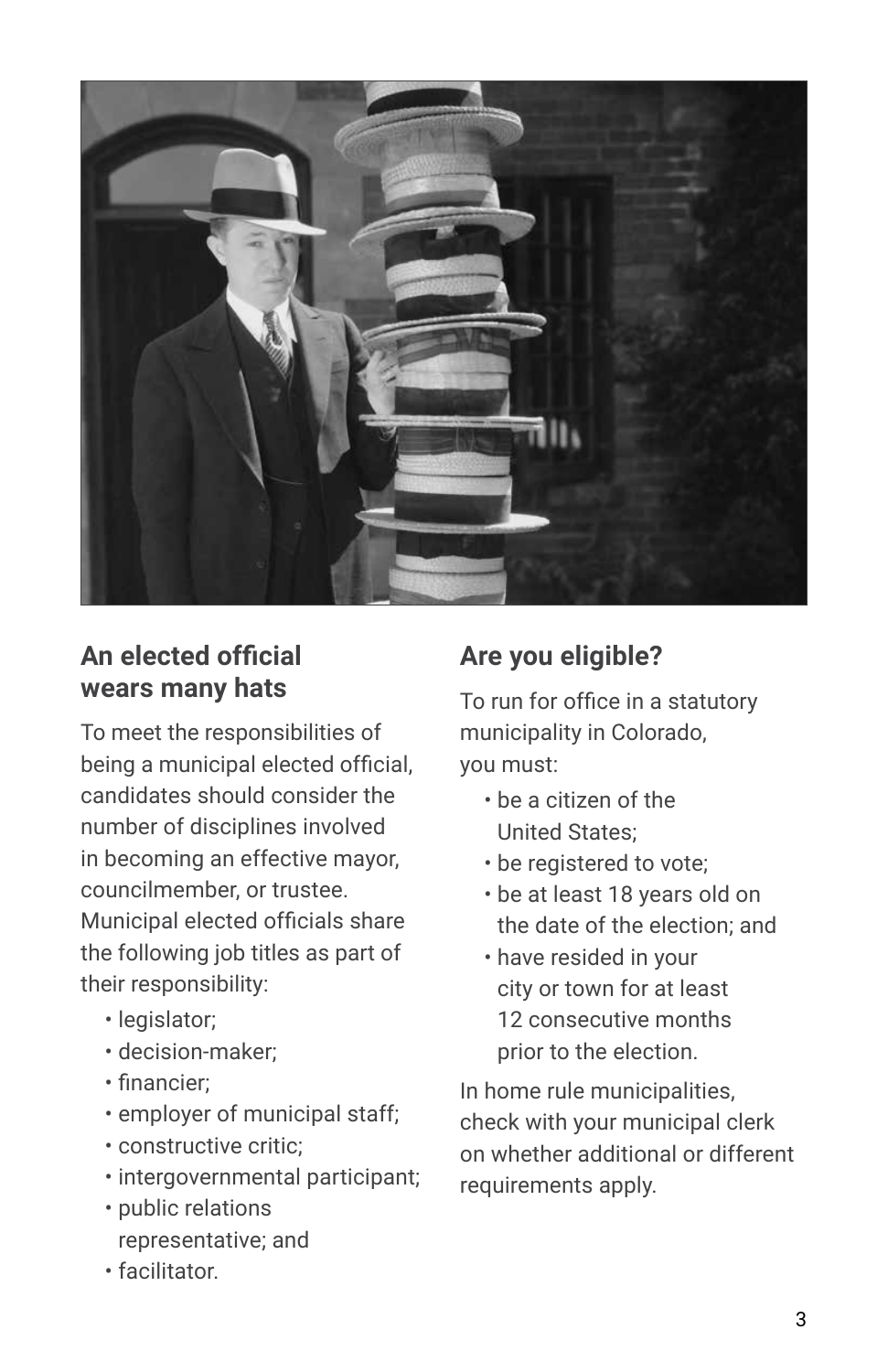# **Petitions, practices, and basics**

# **Nomination petitions**

To run for municipal office, you must get a nominating petition from your municipal clerk and have that form signed by a specific number of registered voters in your community. The number of signatures needed will vary depending on whether you live in a statutory or home rule municipality. Most candidates try to get more signatures than needed in case some are ruled invalid.

Different municipalities have different rules about how the petition must be signed and the date on which the petition must be returned. Your municipal clerk will inform you of the nomination procedure rules and deadlines.

# **Fair Campaign Practices Act**

Candidates for a municipal office who accept contributions must meet the filing requirements of the state Fair Campaign Practices Act. Among other requirements, you must register any "candidate committee" and report its contributions and expenditures. Information about reporting deadlines and copies of the reporting forms are available from your municipal clerk.

# **Municipal government basics**

Municipal elected officials should have a basic understanding of municipal government and the duties, authority, and limitations of an elected body.

Of course, there is no better way to understand what elected officials do than to attend council or board of trustee meetings. In addition, most cities and towns have advisory boards that are formed to make or recommend policy or quasijudicial decisions, such as a planning commission or parks and recreation commission. Serving on these and other appointed boards is another excellent way to become informed.

Finally, reviewing Title 31 of the Colorado Revised Statutes and  $-$  if you are in a home rule municipality — having a basic familiarity with the municipal home rule charter will help you have a better understanding of municipal government and your role as an elected official.

What follows is a brief introduction to a few basic governance issues.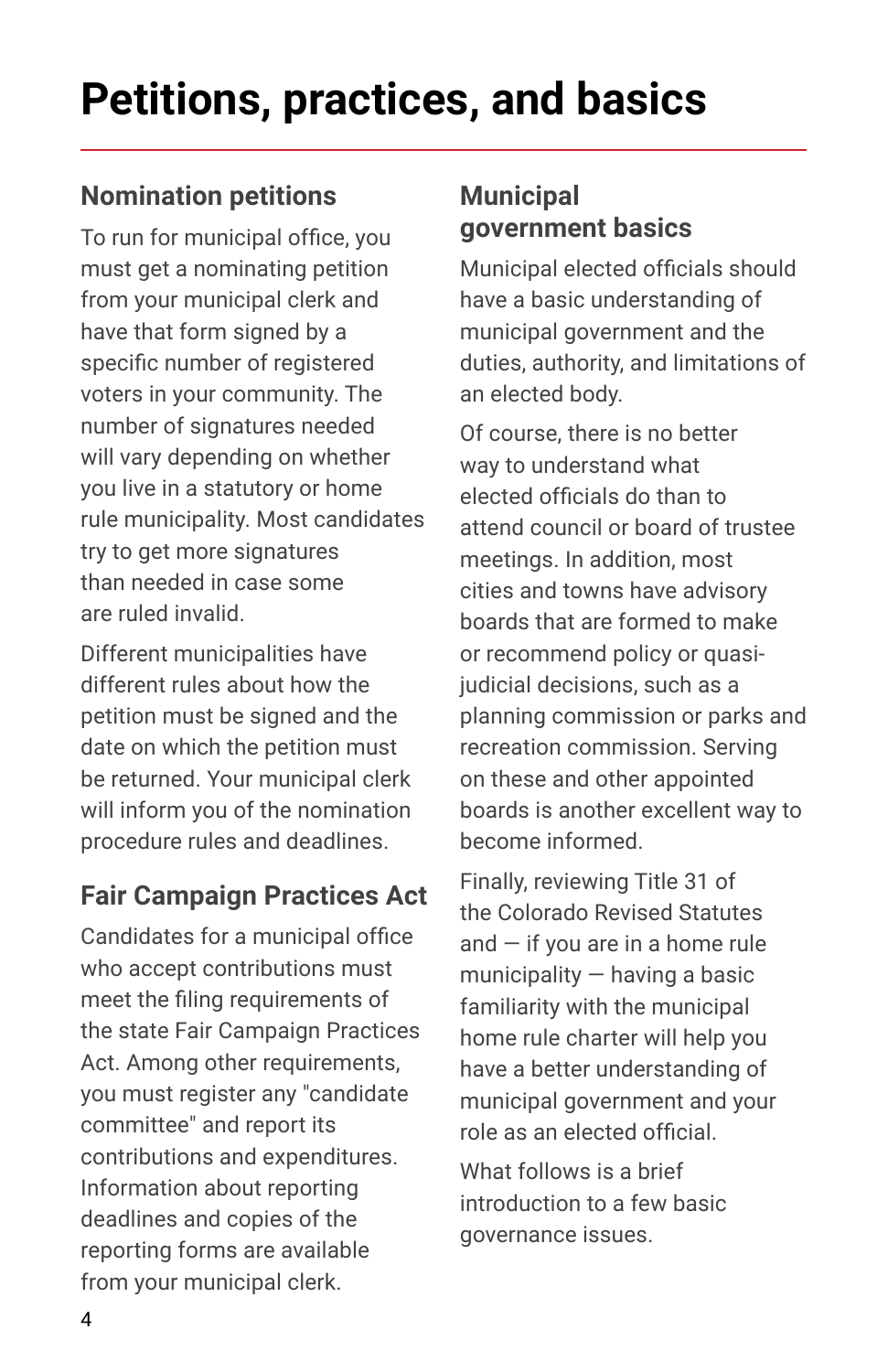# **What is a municipality?**

# **What is a municipality?**

An area becomes a municipality when residents vote to incorporate as a city or town. Colorado has four classes of municipalities:

## **Home rule municipalities**

- have chosen to adopt a home rule charter based on the principle that local citizens should have the right to decide how their local government should be organized and how local problems should be resolved;
- have their own form of government set forth in their charters;
- may call themselves either a city or town; and
- have considerable protection from state interference in their affairs (except where the courts determine that a matter is of statewide concern or mixed state and local concern, then state law may prevail over home rule authority).

### **Statutory towns**

- traditionally are less than 2,000 in population; and
- have a mayor–council (board of trustees) form of

government in which the mayor is elected by popular vote, with legislative power held by the board of trustees.

### **Statutory cities**

- usually are more than 2,000 in population; and
- may have a mayor–council or council–manager form of government, with the mayor elected by the people or by the council.

Statutory towns and cities are under greater legal control of the state legislature. They look to state law (generally Title 31 of the Colorado Revised Statutes) to determine their legal authority and limitations. Nevertheless, state laws traditionally have given statutory cities and towns considerable authority to make decisions on local issues.

# **Territorial charter cities**

The only remaining territorial charter city is Georgetown. Its charter dates from before Colorado became a state. The charter can only be changed by the state legislature.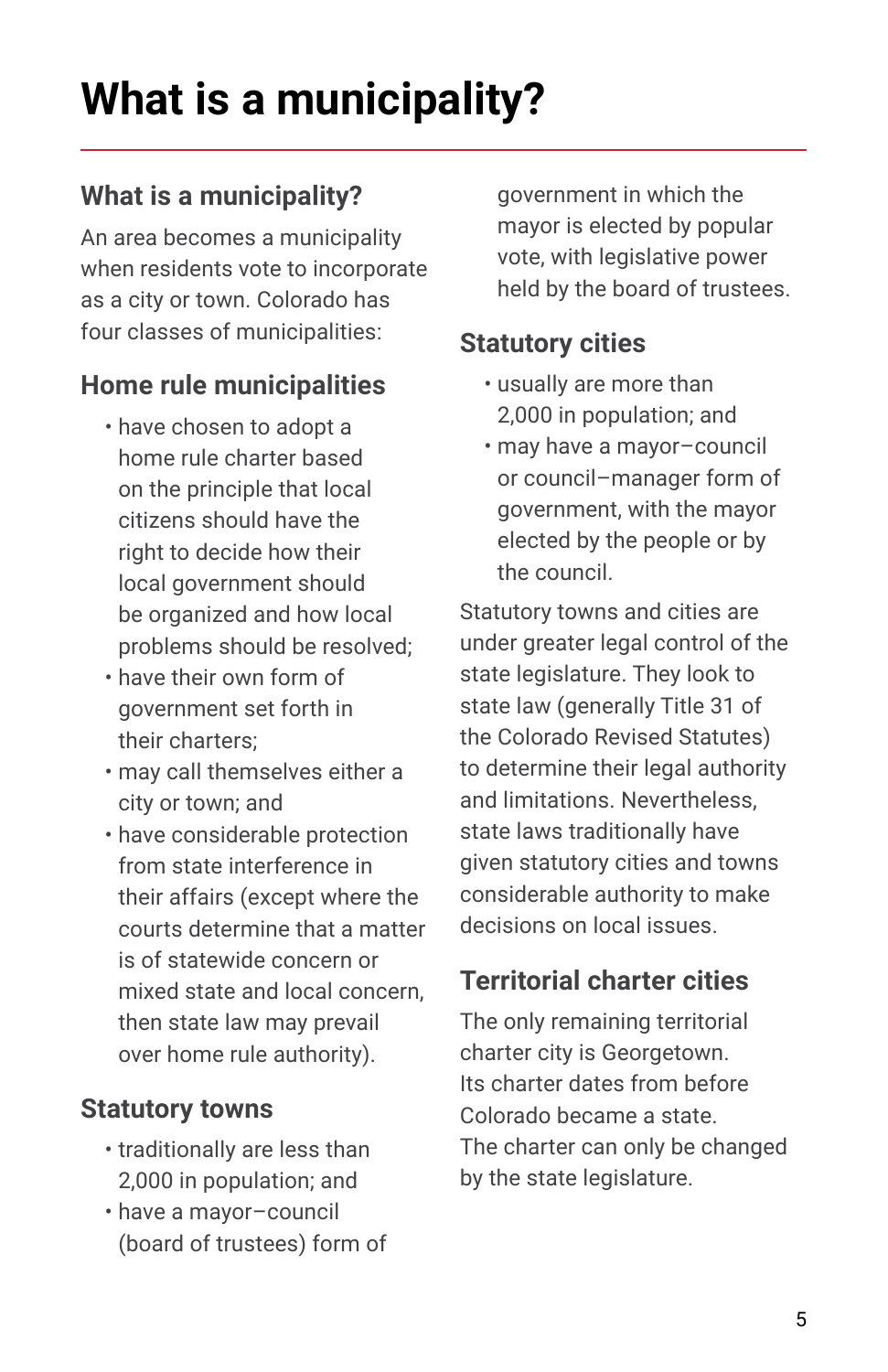# **Forms of municipal government**



There are two prevalent forms of municipal government in Colorado: mayor–council and council–manager.

#### **Mayor–council structure**

- The mayor is the ceremonial head of government and presides over council or board of trustee meetings.
- The council or board of trustees sets policy.
- Depending on local charter, applicable statute, or local practice, broad or limited administrative authority is vested with the mayor,

members of the council, board of trustees, an administrator, or designated department heads appointed by the mayor, council, or board of trustees.

#### **Council–manager structure**

- The mayor is the ceremonial head of government and presides over council meetings.
- The council sets policy and hires and fires the manager.
- The city manager normally has broad administrative authority.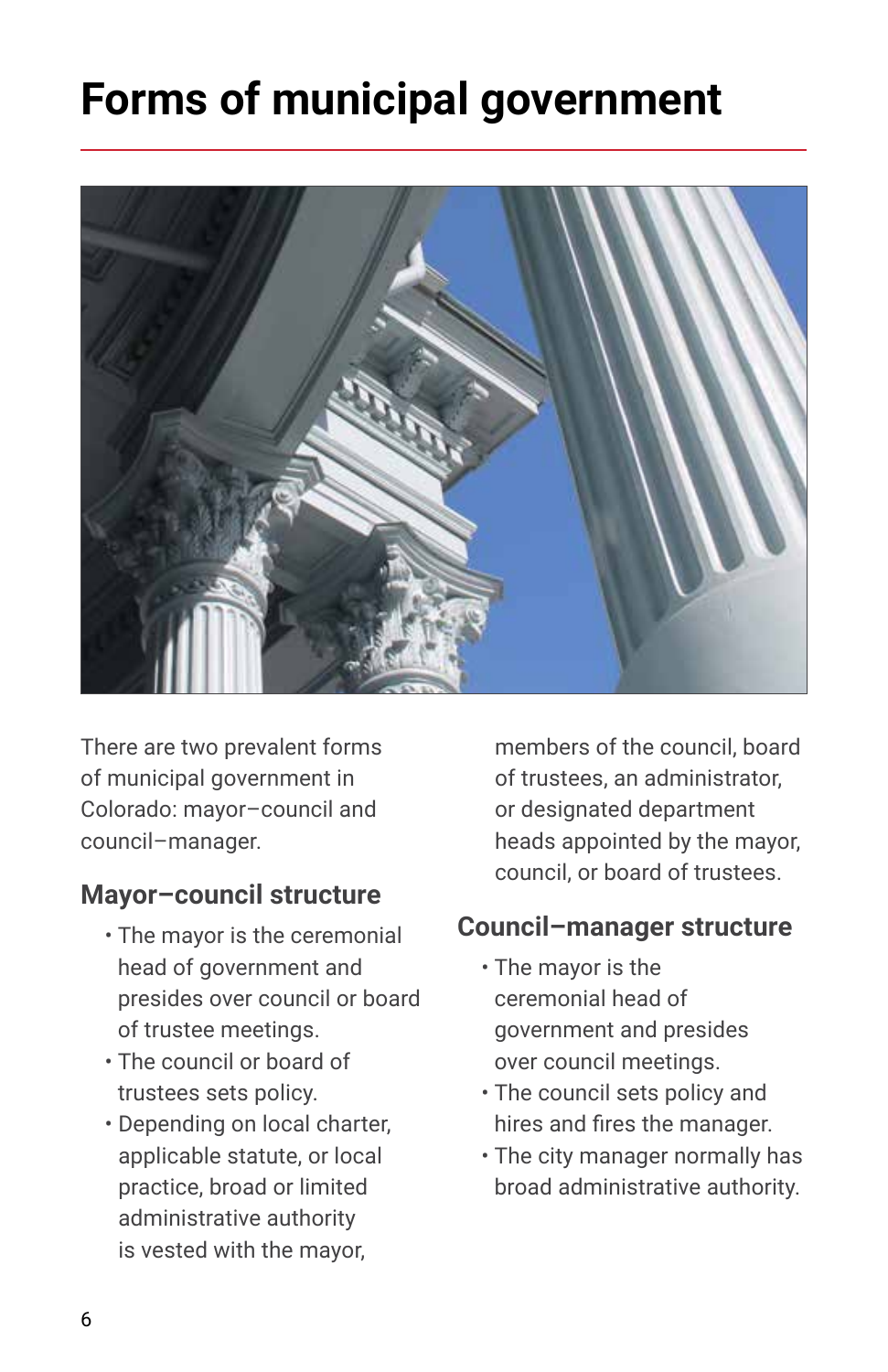# **Basic municipal services**

Services provided by municipalities vary from community to community. However, typical services include:

- **Public safety** (police, fire, and sometimes ambulance service);
- **Utilities** (water and wastewater, and sometimes trash collection, electric power, and natural gas);
- **Land use** (planning, zoning, code enforcement, and other regulatory activities);
- **Transportation** (street construction and maintenance, traffic safety, and sometimes public transit);
- **Recreation/cultural facilities** (parks, recreation, libraries, and sometimes cultural facilities); and
- **Legal** (ordinances protecting the public health, safety, and welfare of the community).

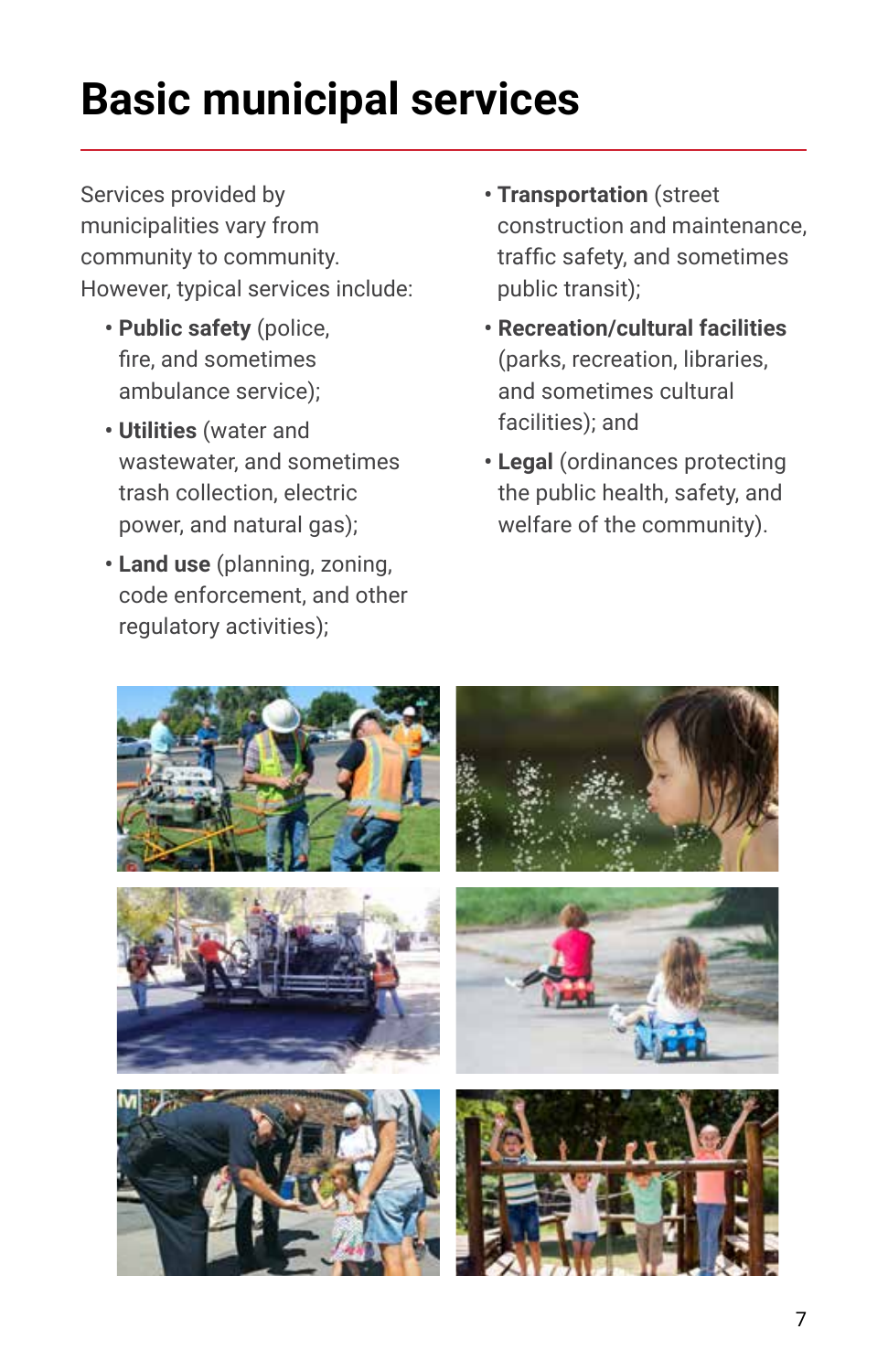# **Municipal finance**

In budgeting, the governing body makes important decisions about the operation and priorities of the municipality. Is a swimming pool more important than storm drains? Does the municipality need a new library more than it needs additional police personnel? Should the potholes be filled or the street completely rebuilt?

Budgeting is a process by which the governing body determines the community's standard of living — what the community needs and wants, what it is willing and able to pay, and what services it can expect to receive for its tax dollars.

Municipalities levy specific taxes to finance municipal services. The following are the most common taxes levied by Colorado municipalities:

- **Sales tax** is levied on retail sales of tangible personal property and some services.
- **Use tax** is levied on the retail purchase price of tangible personal property and some

services purchased outside the municipality, but stored, used, or consumed within the municipality.

- **Property tax** is levied on the valuation of taxable property located within the municipality.
- **Occupation tax or business license fee** is levied at a standard rate for all or specified businesses and professions.
- **Liquor and beer occupation tax** is a special occupation tax levied on retail liquor and beer establishments.
- **Utility occupation tax and/or franchise fee** is levied on nonmunicipally owned utilities (telecommunications, electric, gas, cable TV).

In addition, many municipal services are financed in whole or in part by user fees and charges. Finally, municipalities receive revenues from various federal and state grant and allocation programs.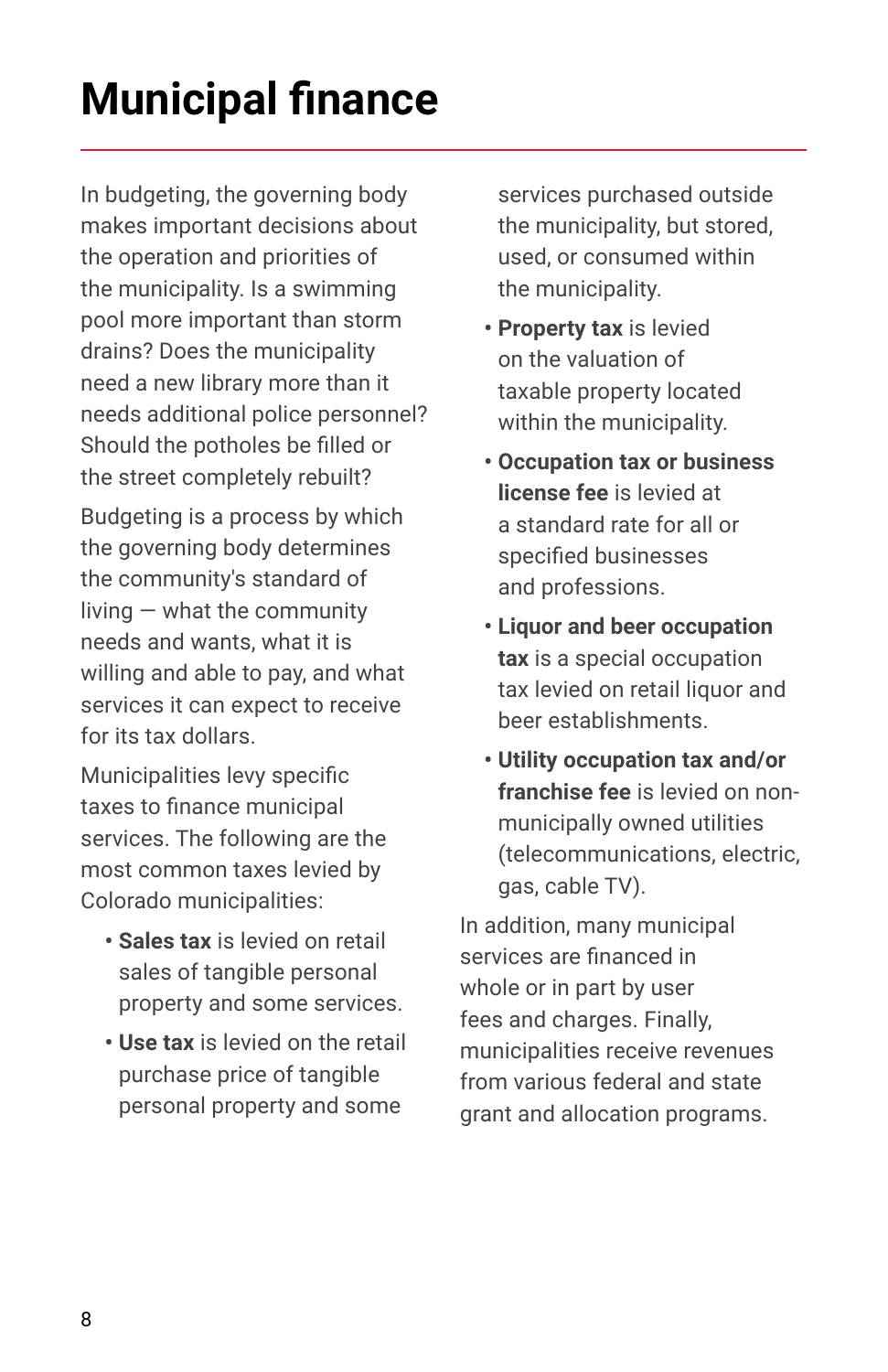# **Knowing the law**



## **Term limits**

In 1994, the Colorado Constitution was amended to place term limits on local elected officials, including all mayors, councilmembers, and board of trustee members in both statutory and home rule municipalities. All municipal elected officials (except judges) are limited to serving two consecutive terms in office, except if the term of office is two years or shorter, in which case officials are limited to serving three consecutive terms in office. Terms are considered consecutive unless they are four years apart.

Municipal voters may modify or eliminate term limits through a local option election; you should check to determine the status of term limits in your community.

### **Ethics and conflict of interest**

A municipal elected official must adhere to an ethical level of conduct while in office. Elected officials are vested with the public trust and must carry out their responsibilities in an ethical manner. Ethics and conflict of interest requirements for local government officers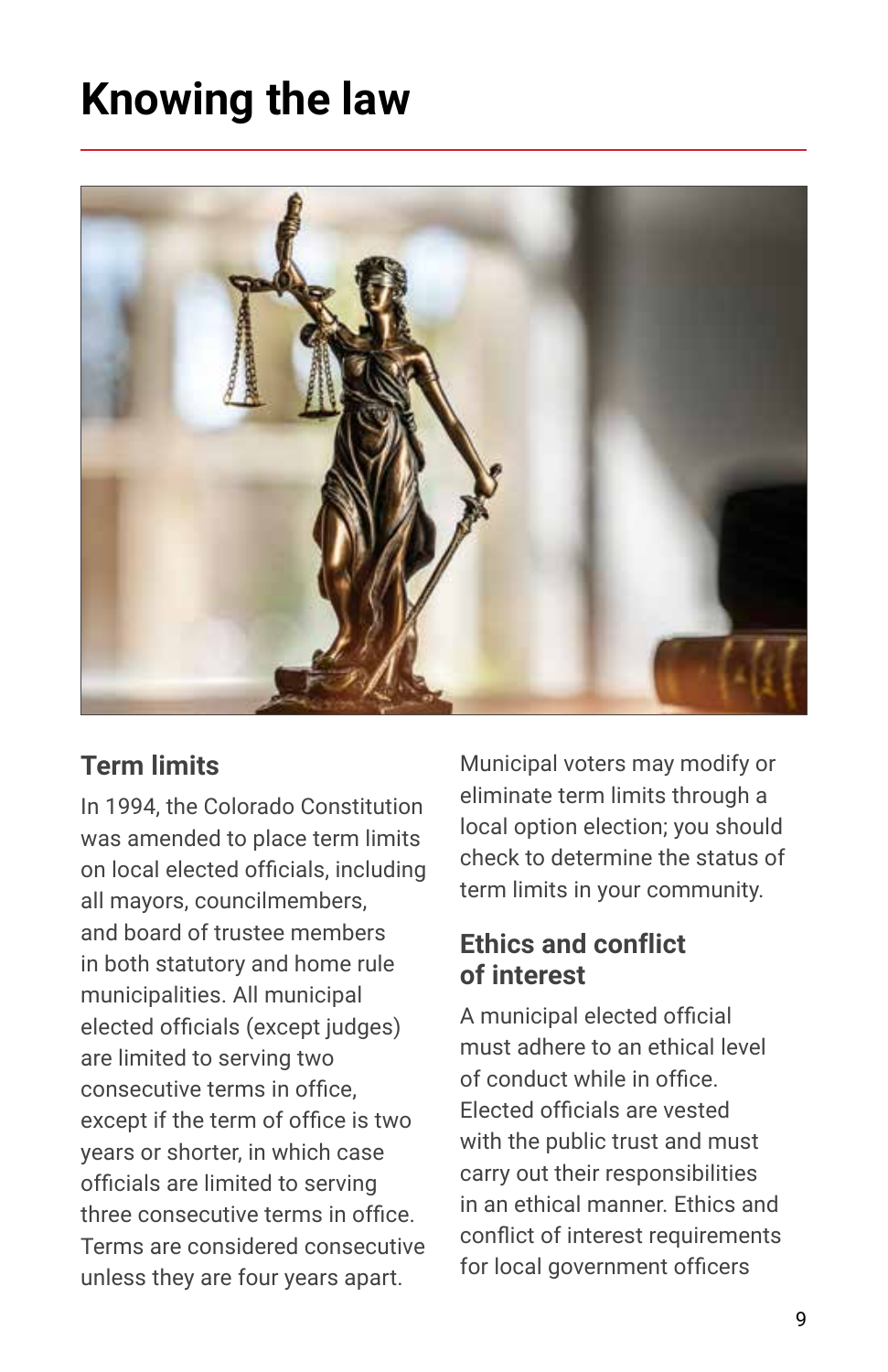are addressed in the Colorado Constitution, state statutes, and sometimes in local charter or ordinance provisions. In general, these requirements are aimed at preventing those in a position of public trust from using that position for personal financial gain. State law provides that, among other things, elected officials may not:

- use confidential information for personal benefit;
- accept gifts or economic benefits as rewards or inducements for official action;
- engage in substantial business with one who supervises or inspects; and
- vote on matters involving a "personal or private interest."

# **Open meetings**

Before assuming public office, become familiar with Colorado's Open Meetings Law, which covers local public bodies such as a municipal governing council or

board. You will need a basic understanding of what constitutes a public meeting, the minimum requirements for a quorum, when "full and timely notice" prior to a meeting is required, and the basic requirements concerning "executive sessions" (that is, meetings that are not open to the public).

The open meetings law reflects the policy that public bodies are engaged in the public's business. Consequently, their meetings should be open to the public and held only after "full and timely" public notice. Therefore, the open meetings law permits executive sessions only on specific topics. The law also requires that these sessions be for deliberation only; decisions must be reached in an open meeting. In home rule municipalities, you may be subject to additional or varying requirements under your charter or ordinances.

A municipal elected official must adhere to<br>an ethical level of conduct while in office. A municipal elected official must adhere to an ethical level of conduct while in office.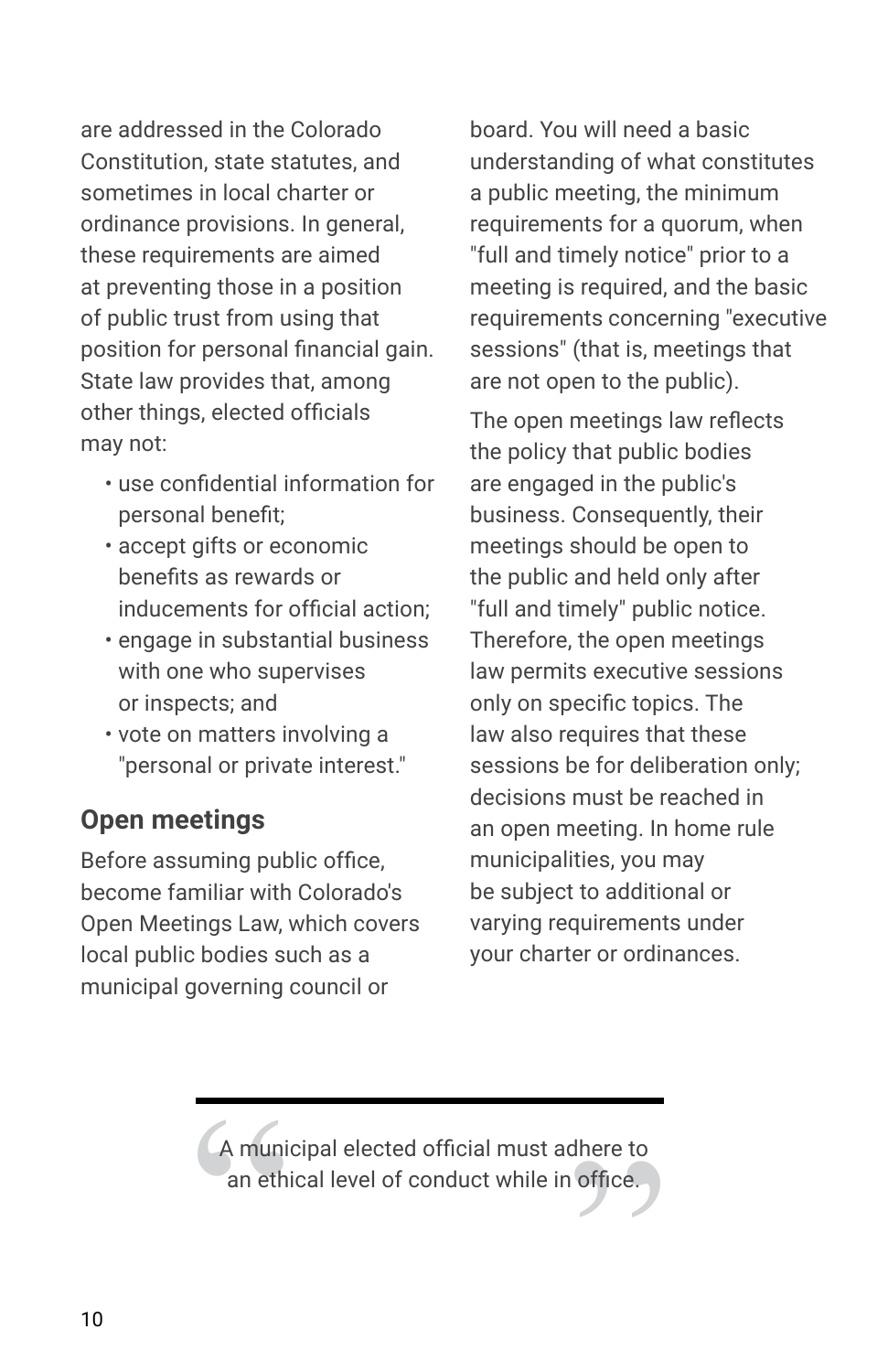# **About CML**



Founded in 1923, CML is a nonprofit, nonpartisan organization that represents and serves Colorado's cities and towns. Of Colorado's 272 Colorado cities and towns 270 are members of CML, representing more than 99% of the municipal population in the state.

The Colorado Municipal League believes that local problems are best resolved at the local level of government and that people are best served by a strong and responsive local government.

The League's core functions are advocacy, information, and training.

### **Advocacy**

CML represents the interests of Colorado municipalities before the state and federal governments and in the courts. The League employs a team of legislative and legal advocates to ensure that all municipalities are wellrepresented in the state capitol and that the interests of cities and towns and their residents are protected through participation in certain appellate court cases. The work of state agencies also is under the watchful eye of CML, as are statewide ballot issues.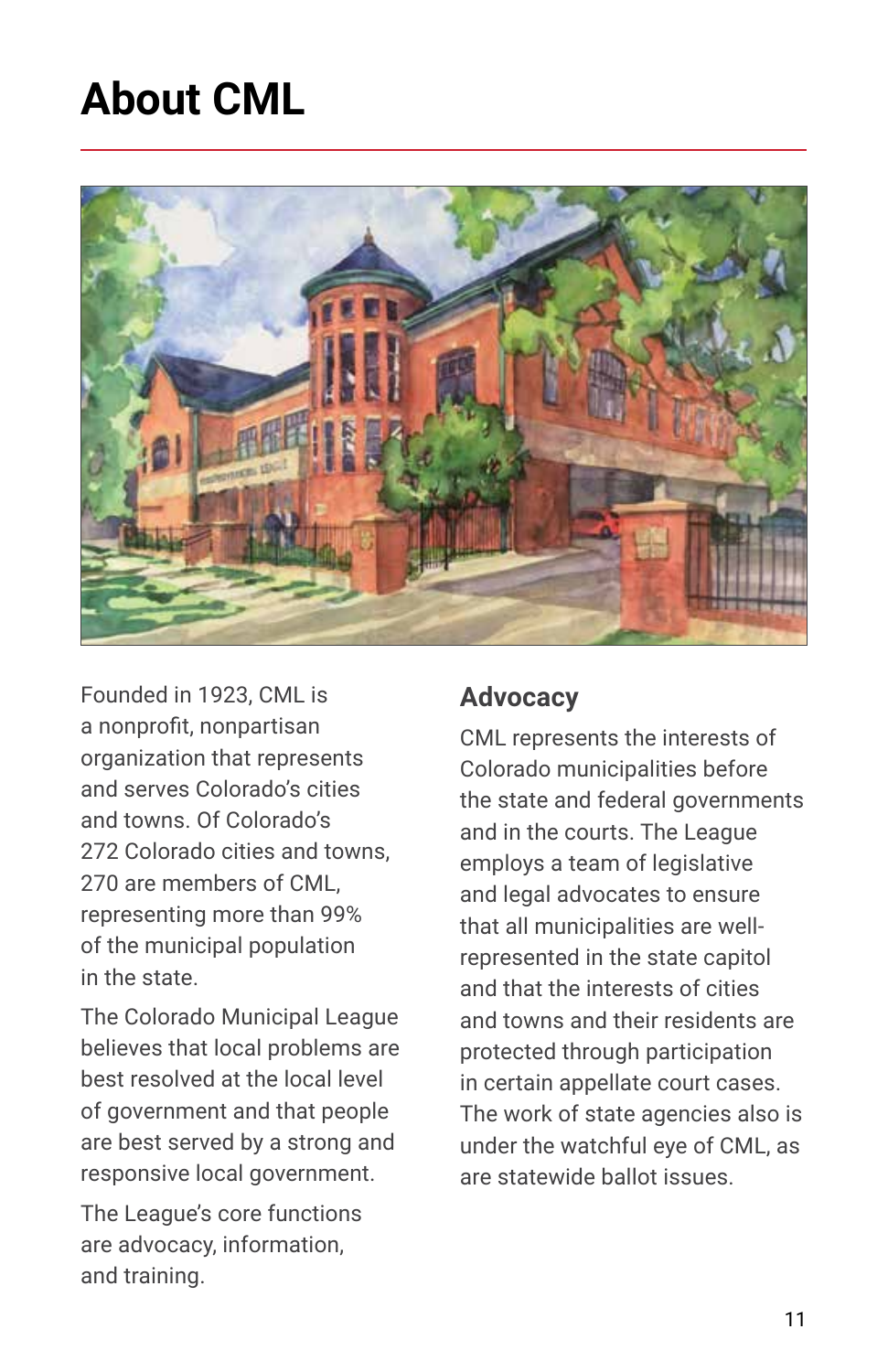# **Information**

CML provides accessible information that you need to serve your municipality and its residents. Each year, staff responds to individual inquiries with information, advice, and sample documents. CML periodicals include the awardwinning bimonthly magazine, *Colorado Municipalities*; biweekly *CML Newsletter*; and *Statehouse Report*, a weekly report on legislation of municipal interest that is sent while the General Assembly is in session.

Publications produced by CML reflect important technical and legal research on a variety of issues impacting municipal government.

The CML website, *www.cml.org*, and presence on social media platforms, ensure that the most up-to-date information is available to our members. CML also produces short, informative videos on topics important to municipal officials; visit the CML website to view.

## **Training**

Each year, CML offers dynamic events and workshops to support your continuing education and training on such topics as

leadership, council collaboration, municipal finance, land use and planning, personnel issues, telecommunications, legislative issues, strategic planning, and more.

MUNIversity recognizes the efforts of officials who go the extra mile to increase their knowledge and their capacity to lead. Since 1991, hundreds of municipal elected officials have participated in this highly successful program. MUNIversity is based on interactive, affordable, capacity-building learning opportunities that promote a better understanding of municipal government and provide the tools to be a more effective community leader. The program is simple:

- Any municipal elected official may participate. This includes mayors, councilmembers, and trustees.
- There is no cost for enrolling.
- There are no required courses. You select the credited training that fits your specific needs from CML workshops and conferences.

For more information about this program and other League services, contact the League office in Denver at 303-831-6411 / 866-578-0936.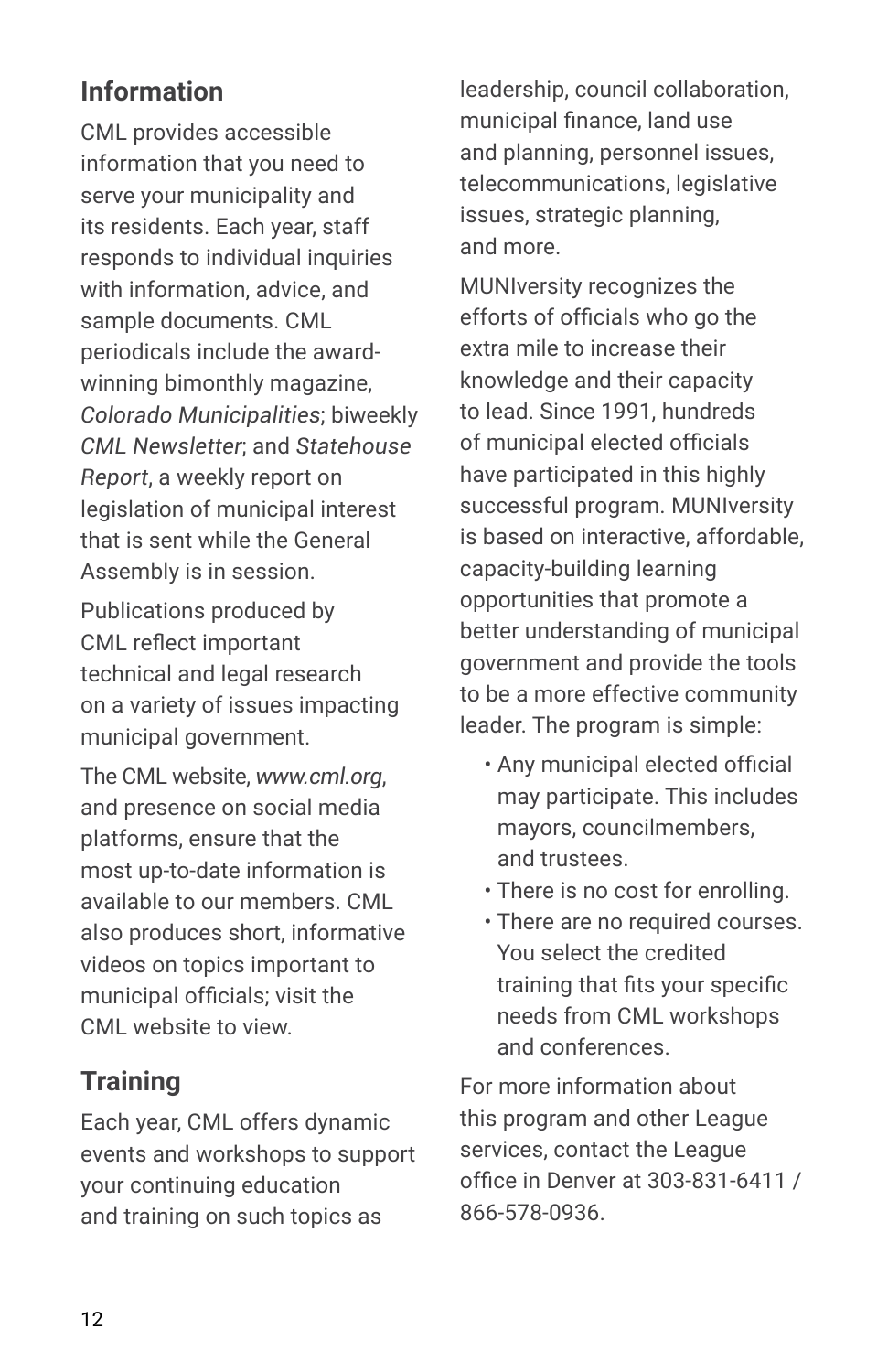#### **Colorado municipal facts**

| Number of incorporated municipalities: 272         |           |                 |                  |                           |  |
|----------------------------------------------------|-----------|-----------------|------------------|---------------------------|--|
| Population (2017 estimates)                        |           |                 |                  |                           |  |
| State:                                             | 5.609.445 |                 |                  |                           |  |
| Municipal:                                         | 4,159,526 |                 |                  |                           |  |
| Municipal as percent of state:                     |           |                 | 74%              |                           |  |
| Range in municipal population:                     |           |                 |                  |                           |  |
| Lakeside: 8                                        |           | Denver: 705.651 |                  |                           |  |
| Municipalities with CML membership:                |           |                 | 270              |                           |  |
| <b>Structure of Colorado municipal governments</b> |           |                 |                  |                           |  |
| Structure                                          |           | # Population    |                  | % of municipal population |  |
| Home Rule                                          | 102       | 3,886,636       |                  | 93.44%                    |  |
| Statutory                                          | 169       | 271.815         |                  | 6.53%                     |  |
| <b>Territorial Charter</b>                         | 1         | 1,075           |                  | 0.026%                    |  |
| <b>Municipal finance</b>                           |           |                 |                  |                           |  |
| Property tax (2017)                                |           |                 |                  |                           |  |
| Assessed valuations                                |           |                 |                  |                           |  |
| State:                                             |           |                 | \$111.63 billion |                           |  |
| \$74.99 billion<br>Municipal:                      |           |                 |                  |                           |  |
| Municipal as percent of state:                     |           |                 | 67.2%            |                           |  |
| <b>Sales tax (2019)</b>                            |           |                 |                  |                           |  |
| Total municipalities levying a local sales tax:    |           |                 | 222              |                           |  |
| Municipalities with self-collected sales tax:      |           |                 | 71               |                           |  |
| Low: 1%                                            |           | <b>High: 7%</b> |                  |                           |  |
| Municipal elections (1993-April 2019)              |           |                 |                  |                           |  |
| <b>Ballot</b> issues                               |           | Passed          | Failed           | % Passed                  |  |
|                                                    |           |                 |                  |                           |  |

| <u>Panvi Iooaco</u>       | .   | .   | $201$ avec |
|---------------------------|-----|-----|------------|
| TABOR revenue and         |     |     |            |
| spending changes          | 494 | 78  | 86%        |
| Municipal tax/tax rate    | 636 | 414 | 61%        |
| Municipal debt/obligation | 313 | 138 | 69%        |

#### **Other facts**

- Colorado has 272 municipalities (including the City and County of Denver and the City and County of Broomfield).
- There are approximately 1,800 municipal elected officials in Colorado (mayors, mayor pro tems, councilmembers, trustees).
- Pay for mayors, councilmembers, and trustees is determined locally. Compensation varies from no compensation to modest compensation levels for part-time officials. There are a few full-time paid positions, i.e., mayors in Denver and Aurora.

*Compiled by the Colorado Municipal League, April 2019*